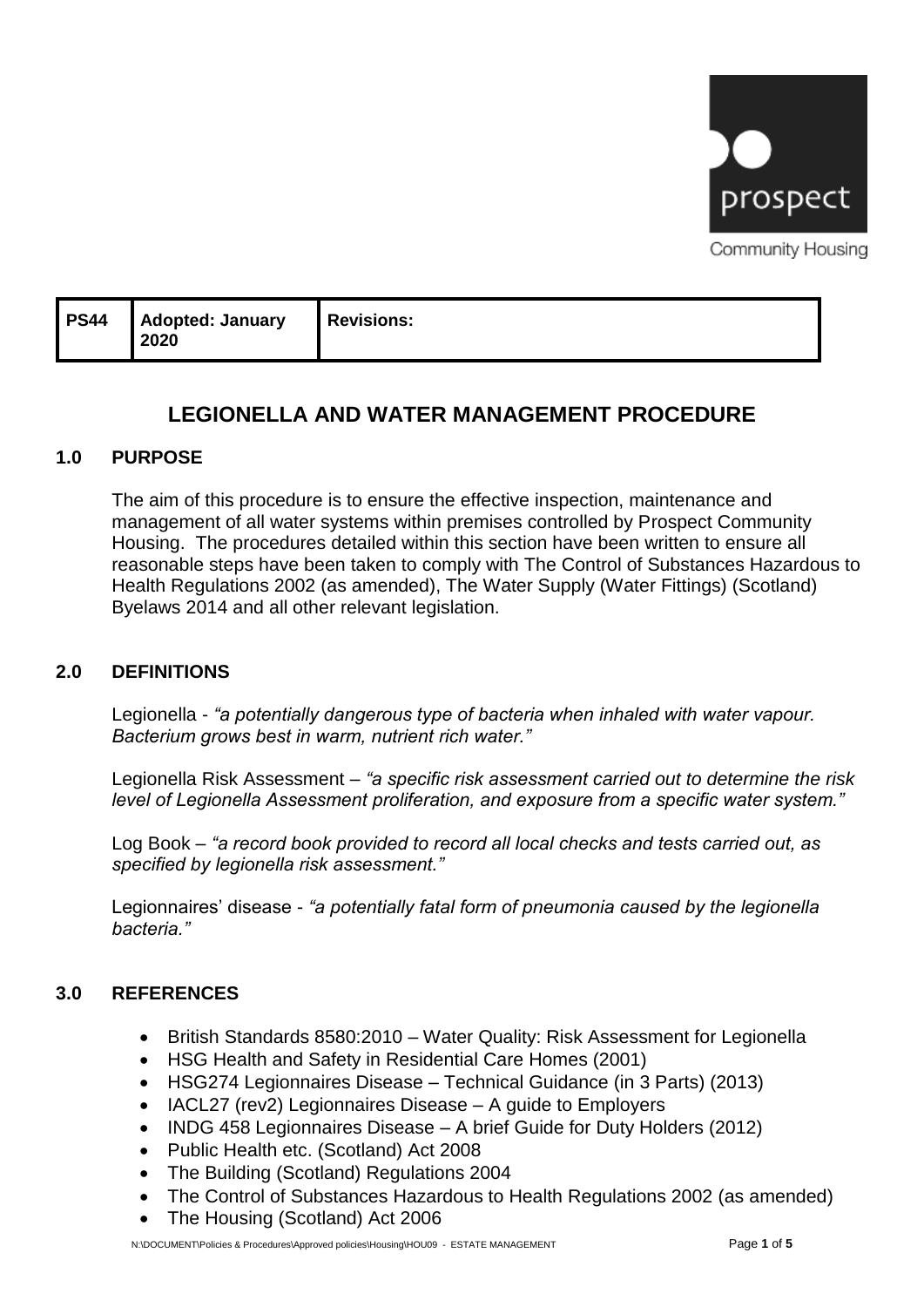- The Management of Health and Safety at Work Regulations 1999
- The Private Water Supply (Scotland) 2006
- The Water Supply (Water Fittings) (Scotland) Byelaws 2014
- The Water Supply (Water Quality) (Scotland) Regulations 2001

### **4.0 LEGAL DUTIES**

Prospect Community Housing has several specific legal duties which relate to water safety and, in particular, Legionella risk management. These include:

- Preparing a scheme for preventing or controlling the risk;
- Identifying and assessing sources of risk;
- Implementing and managing the scheme;
- Keeping records and checking what has been done is effective.

### **5.0 LEGIONELLA INFORMATION**

Legionella bacteria is common in natural water (such as rivers and ponds). However, legionella can grow in other water systems such as cooling towers, evaporative condensers, showers, spray apparatus and hot and cold water systems.

Legionnaires' disease is a potentially fatal form of pneumonia caused by the inhalation of Legionella bacteria. This includes the most serious Legionnaires' diseases, as well as the similar but less serious conditions of Pontiac Fever and Lochgoilhead Fever. The bacteria is normally contained within fine water droplets (aerosol) that may be caused by operating a cooling tower, shower, spray apparatus, running a tap outlet or operating a humidifier.

Legionnaires' disease has the potential to affect anybody. However, those more susceptible are normally in the age range of 45 and above, smokers, heavy drinkers, or suffer from chronic respiratory or kidney disease or have impaired immune systems.

Legionella survive low temperatures and thrive at temperatures between 20-45 degrees C if the conditions are right (e.g. if a supply of nutrients is present such as rust, sludge, scale and other bacteria).

## **6.0 LEGIONELLA POLICY**

Prospect Community Housing will aim to minimise and control the risk from Legionnaires' disease and, to this end, will:

- Appoint a responsible person who will have a duty to put in place an action plan to minimise the risk of Legionella and to manage and monitor the necessary work systems and procedures;
- Identify and assess sources of risk (e.g. where conditions are present that may encourage Legionella bacteria to multiply or where there is a means of creating and disseminating breathable droplets), and establish any items of non-compliance;
- Assess the level of risk through a structured Legionella Risk Assessment programme, and aim to eliminate or reduce the risk to an acceptable level;
- Arrange for routine inspection and maintenance of water systems, and where needed, a programme of disinfection;
- Retain records of maintenance, inspection and testing for a minimum of 5 years.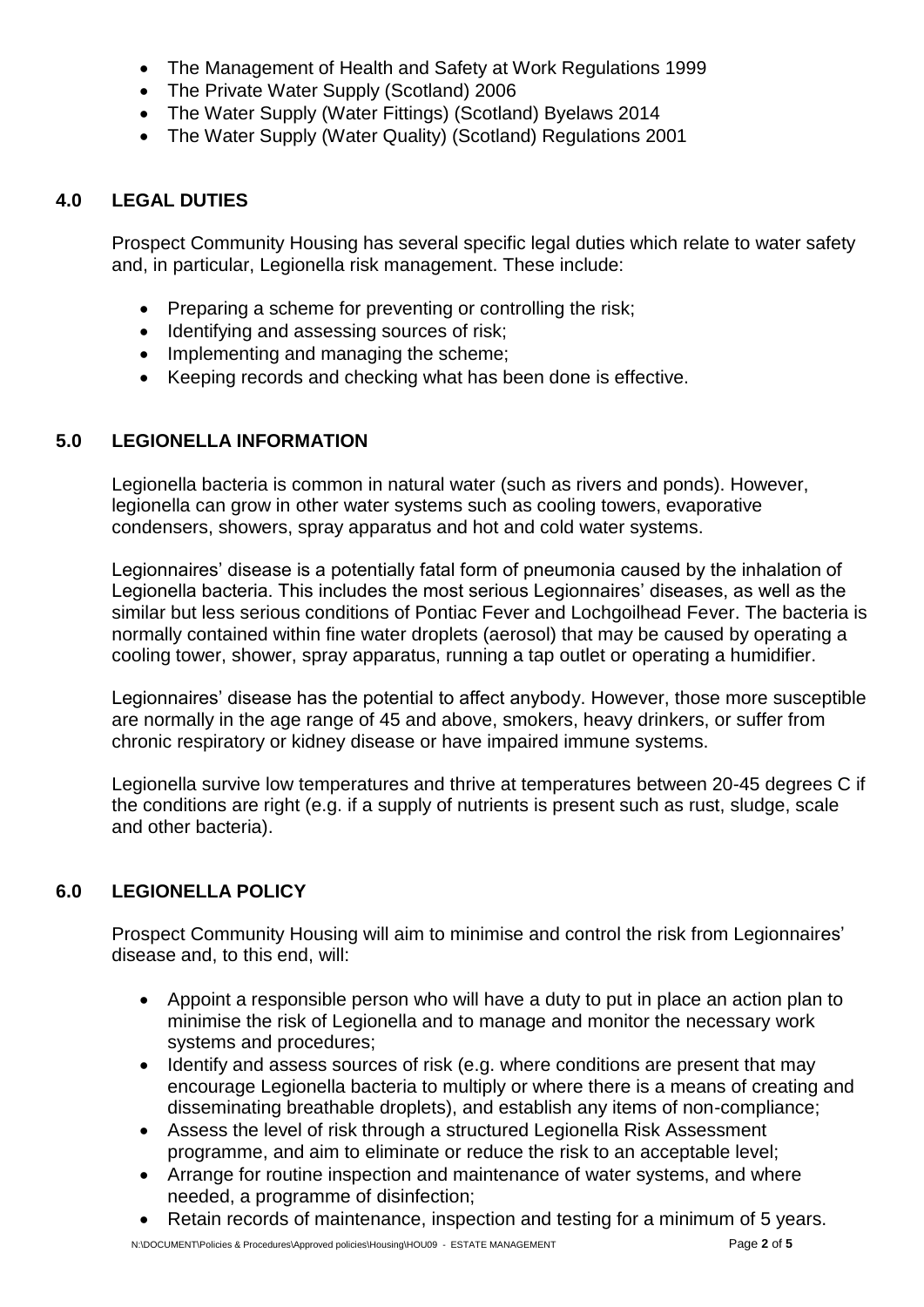### **7.0 RISK ASSESSMENT**

Prospect Community Housing will arrange for a suitable and sufficient risk assessment programme to be carried out (and regularly reviewed) to identify and assess the risk of exposure to Legionella bacteria from all water systems across its property portfolio.

All recommendations and remedial action will be recorded in a log book. The recommendations should also highlight the management control actions that may be carried out in-house and those which would require an external contractor.

The risk assessment will be reviewed at regular intervals (at least every 2 years) or when it is believed that the original risk assessment is no longer valid (e.g. following a change in the building or water supply or following an incident).

### **8.0 WATER FITTINGS AND SYSTEM REQUIREMENTS**

Prospect Community Housing will ensure that all water fittings comply with relevant legislation and have the CE mark, British Standard kitemark or appropriate equivalent. Specialist advice will be obtained in the selection of all water systems fixtures and fittings. We will ensure that all water fittings are suitable for the purpose intended.

Hot water shall be stored in tanks at a temperature of at least 60oC (degrees Celsius).

Water pipes shall be as short and direct as possible and pipes and tanks will be effectively insulated. Tanks will be protected against contamination and materials used which do not encourage Legionella growth.

Hot water shall reach taps at temperatures greater than 50oC within 1 minute of running.

Cold water shall be stored at a temperature of less than 20oC. Cold water shall reach taps at temperatures less than 20oC within 2 minutes of running.

All little used outlets shall be routinely flushed through.

Where water is used or stored for consumption in any devices, e.g. water coolers, tea urns, drinks machines etc., an effective system of regular cleaning and disinfecting shall be introduced, in accordance with manufacturer's instructions.

### **9.0 DISINFECTION**

Water services will be disinfected when any of the following situations occur:

- If a routine inspection or risk assessment shows it necessary to do so;
- After any prolonged shutdown of a month or longer (a risk assessment may indicate the need for cleaning after a period of less than one month, especially in summer where temperatures have been high);
- If the system or part of it has been substantially altered or entered for maintenance purposes in a manner that may lead to contamination;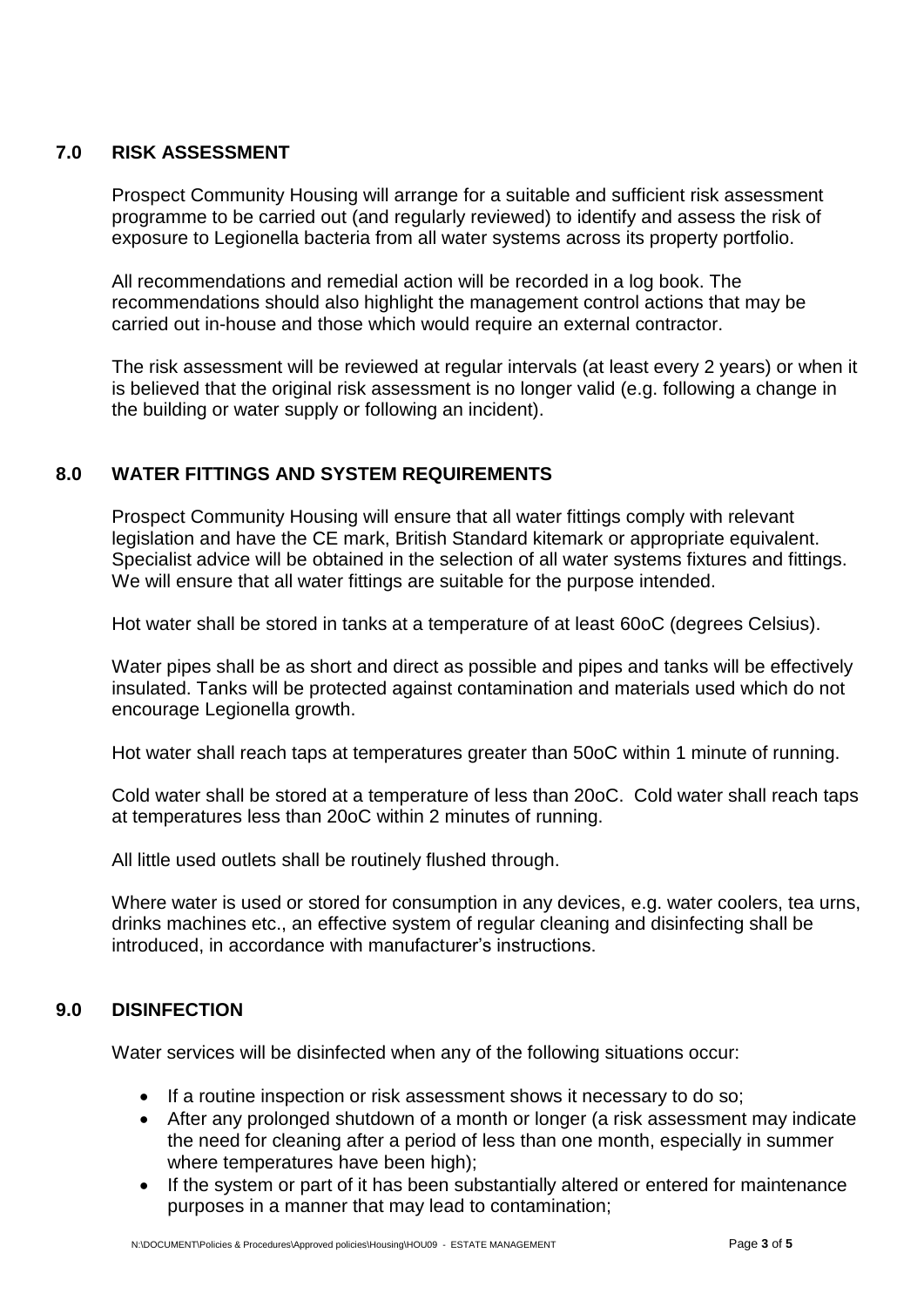• Following an outbreak or suspected outbreak of Legionaries' disease or any other water borne infection/disease.

### **10.0 VOID PROPERTY ACTIONS**

It is recognised that all void properties have the potential to exhibit increased risk of Legionella due to the possibility of stagnant water remaining undisturbed within pipework for prolonged periods.

To mitigate the increased potential risk associated with voids, the contractor appointed to carry out repair and re-decoration works on all standard properties will carry out and record the following:

- Thoroughly flush all taps;
- Clean and disinfect, or replace, all shower heads;
- Inspect and report on water storage tank (where present).

All Special Lets becoming void will be assessed individually and on their own merits.

#### **11.0 CONTRACTORS**

A competent external contractor will be appointed to carry out legionella preventative monitoring and water hygiene services. As a minimum requirement, contractors are required to be a registered member of the Legionella Control Association (LCA) or the Water Management Society (WMSoc). Contracted works may include legionella sampling, tank inspections, water sampling, (for all bacteria) and other associated services, as identified in the Legionella Risk Assessment programme.

#### **12.0 NOTIFICATION REQUIREMENTS**

If it is suspected or confirmed that a tenant, employee or visitor has contracted Legionnaires' disease, Prospect will report the incident to the HSE under the Reporting or Injuries, Diseases and Dangerous Occurrences Regulations (RIDDOR).

#### **13.0 TENANT RESPONSIBILITIES**

Tenants will be provided with information on good water management and Legionella control through the website and/or by means of information leaflets.

Tenants are advised to clean shower heads, descale and disinfect them at least every two months.

For showers that are only occasionally used, tenants are advised to flush the shower through by running the water for at least 2 minutes once a week.

Where a property is left vacant for any time (e.g. when on holiday), tenants are advised to flush both hot and cold water systems by running all outlets for at least 2 minutes.

Tenants should inform Prospect immediately if there are problems, debris or discolouration in the water.